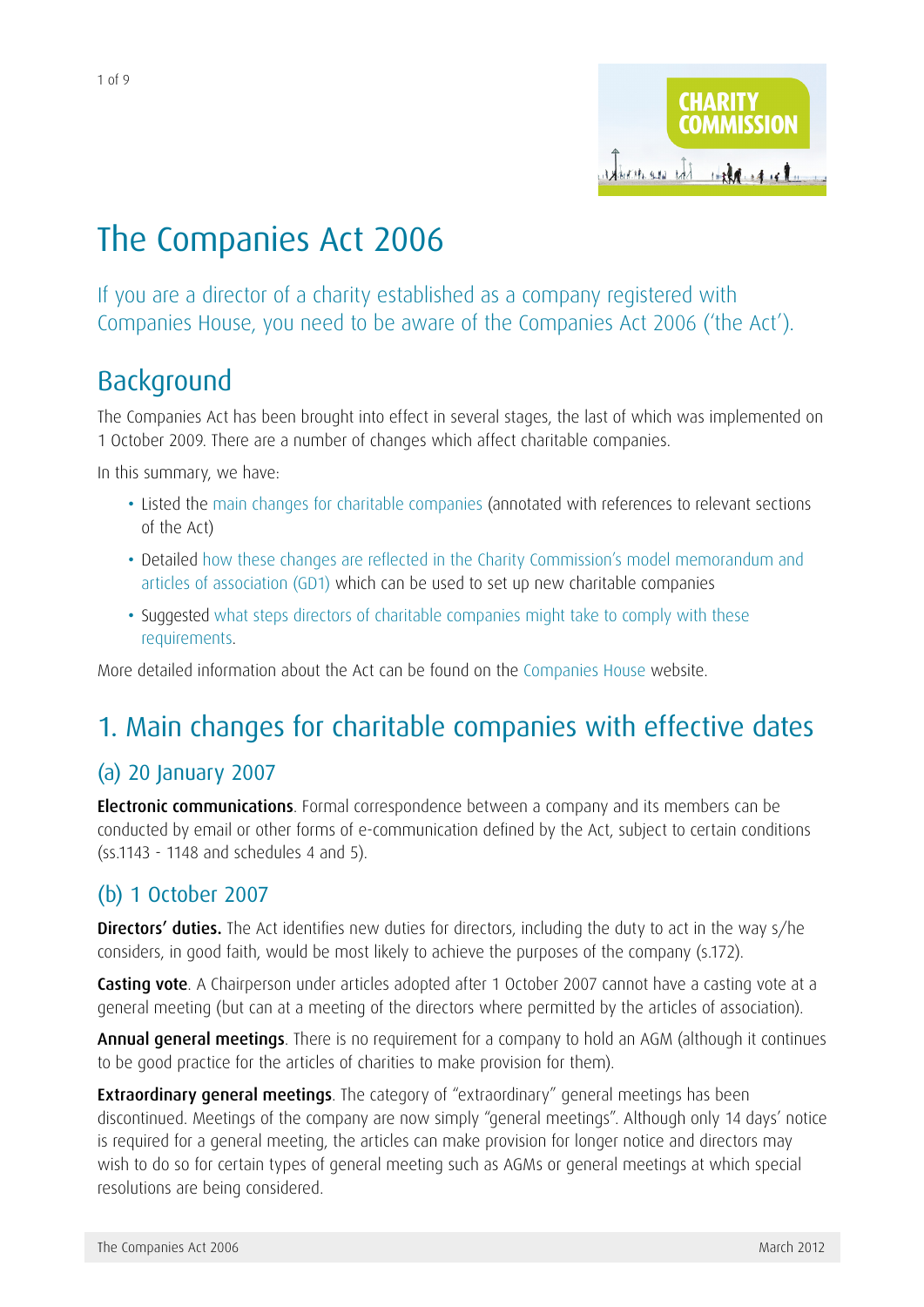**Short notice meetings.** Where members wish to call a company general meeting at short notice, the Companies Act 2006 requires this to be supported by members who represent not less than 90% of the total voting rights, or such higher percentage (not exceeding 95%) as may be specified in the articles) (s.307).

Members' right to appoint proxies. Members of charitable companies have the right to appoint proxies and notices of general meetings must refer to this right (ss.324 and 325).

Written resolutions. Members may agree in writing to resolutions - there is no longer a requirement for unanimity. Instead, a simple majority is needed for ordinary written resolutions and a 75% majority for special written resolutions (ss.282 and 283, 288 to 300).

### (c) 6 April 2008

Accounting. The requirements for preparation and scrutiny of the accounts of charitable companies (Part 16, Chapter 1) have been brought into line with those for non-company charities. Our guidance [Charity](http://www.charitycommission.gov.uk/detailed-guidance/money-and-accounts/charity-reporting-and-accounting-the-essentials-2009-cc15b/)  [Reporting and Accounting: The essentials April 2009](http://www.charitycommission.gov.uk/detailed-guidance/money-and-accounts/charity-reporting-and-accounting-the-essentials-2009-cc15b/) provides further information on these requirements.

**Company Secretary**. It is no longer necessary to have a company secretary (s.270).

#### (d) 1 October 2008

#### Conflicts of interest and the Companies Act 2006

As from 1 October 2008 directors have been under a specific statutory duty to avoid a situation in which they have, or can have, a direct or indirect interest that conflicts, or possibly may conflict, with the interests of the company (s.175(1) of the Companies Act 2006).

The Commission considers that directors of charitable companies were already under a duty to avoid conflicts of interest prior to the implementation of this section. Conflicts of interest include those arising from:

- any personal financial interest in a transaction with the charity for example, where a director receives payment from the charity for services or goods
- conflicts of duty which do not involve any material benefit to a director, for example, where a director is also a charity trustee of another charity which might be in competition with the charity ("conflicts of loyalty")

In the case of a charitable company the Companies Act duty does not apply to a conflict of interest arising in relation to a transaction or arrangement with the company if this is permitted by the company's articles of association (s.175(3) of the Companies Act 2006 as modified for charitable companies by s.181).

Where a benefit or a transaction which may give rise to a conflict of interest is authorised by an order of the Charity Commission, the duty to avoid a conflict of interest does not apply (s.105(A) of the Charities Act 2011).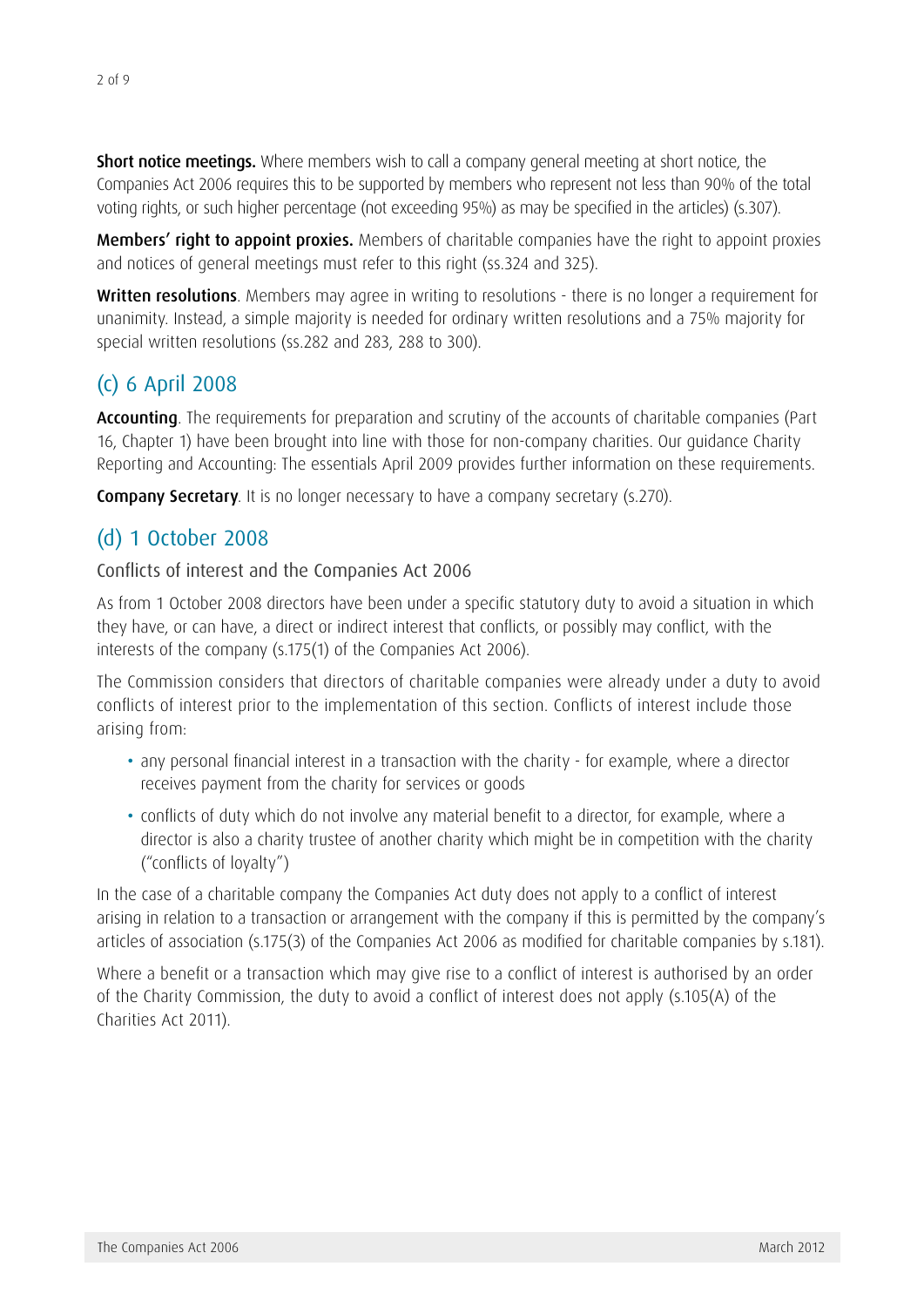In addition, authorisation may be given by the unconflicted directors to a conflict of interests where the company's constitution includes provision enabling them to provide such authorisation (s.175(5) as modified by s.181). Such authorisation is not necessary where the conflict arises from a transaction or arrangement with the company which is authorised by the memorandum or articles of the company. The Charity Commission considers that it is reasonable for unconflicted directors to have a power to authorise conflicts arising from a duty of loyalty owed to a third party where there is no direct or indirect benefit to a director or a connected person. Proposals to include a wider power than this will be considered carefully. Where existing charitable companies wish to adopt such a power, they will require the consent of the Charity Commission under s.198 of the Charities Act 2011 unless there is no direct or indirect benefit of any kind to a director or a connected person.

The relevant definition of a "connected person" is that set out in s.188 of the Charities Act 2011.

See [questions and answers](http://www.charitycommission.gov.uk/detailed-guidance/trustees-staff-and-volunteers/q-a-conflicts-of-interest-and-the-companies-act-2006/) relating to conflicts of interest.

- Minimum age of directors. The minimum age for directors will be 16 years a director who has not attained this age when the provision is introduced will cease to be a director (s.157 and s.159).
- At least one director to be a natural person. It will be a requirement that a company must have at least one director who is a natural person (ie a human being as opposed, for example, to a corporate body) (s.155).

#### (e) From October 2009

- **Single document**. Companies have a single main document the articles of association to set out their powers and to regulate their administration. Companies set up before this date with a memorandum and articles of association do not need to make any changes - all operative clauses in the memorandum, including the objects, are deemed to be part of the articles (s.28). Companies still need a memorandum of association, but it will be a very short document stating that the subscribers wish to form a company under the Companies Act 2006 and that they agree to become its members (s.8).
- Changes to s.198 consent requirements alteration of objects. Our prior consent under s.198 of the Charities Act 2011 in respect of the alteration of a company's objects clause is only needed where the alteration will specifically add, remove or alter the statement of the objects themselves (or where the alteration will authorise a benefit to the directors or direct an application of property on dissolution). This consent requirement includes the amendment of any provision which crossreferences with the statement of the objects, or of any defined terminology which forms part of the statement of the objects. Therefore the alteration of any provision within the objects clause other than the statement of objects itself (such as a 'power') will not require our consent. (Previously our consent was needed to alter any part of the objects clause, irrespective of whether or not the actual objects were being altered.)

NB: The renumbering of the objects clause or the reclassification of the objects clause where it is moved from a memorandum of association to a new articles of association document will not require our consent.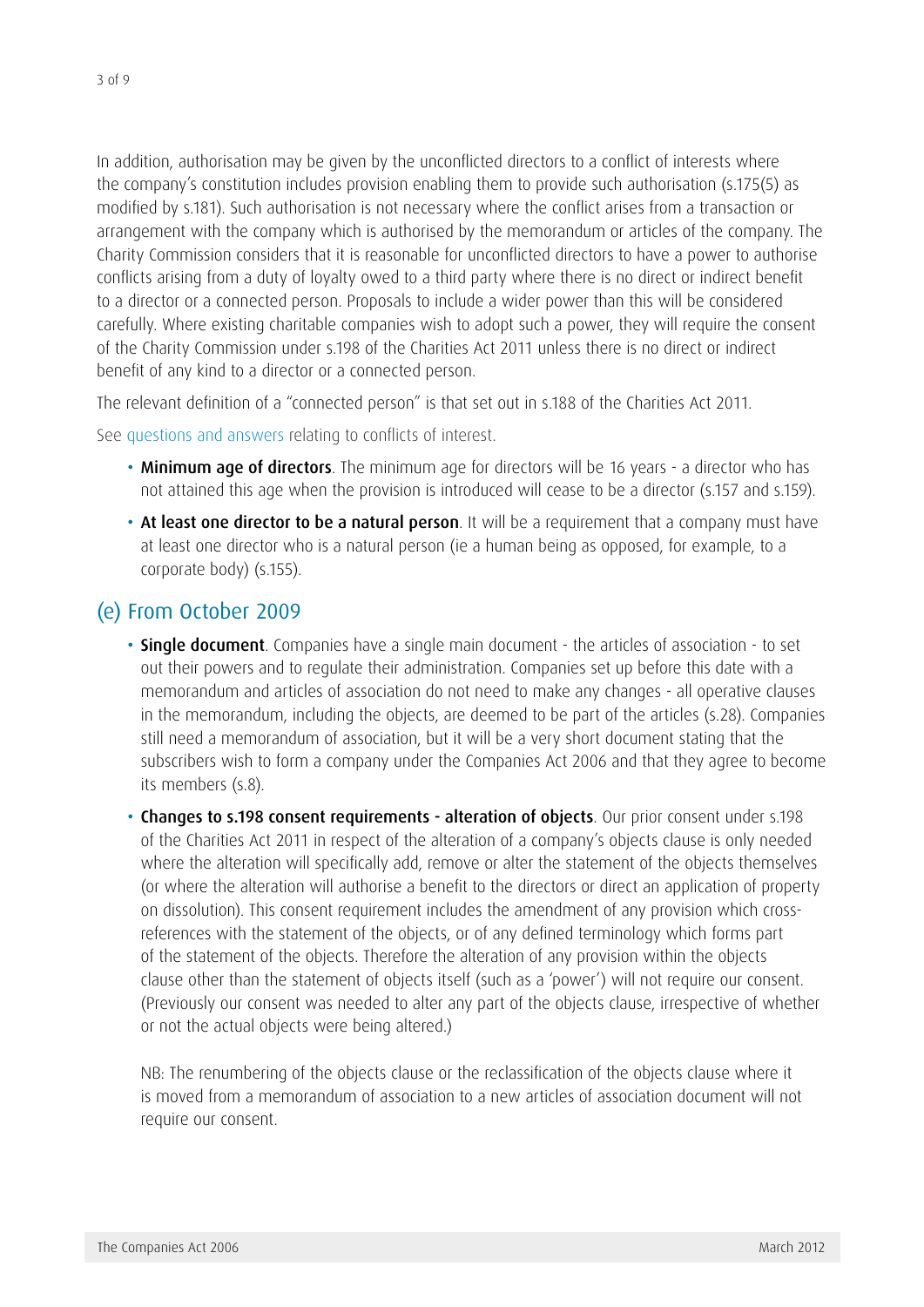- **Effective date for alteration of objects**. Any change to the objects does not take effect until registered by Companies House (s.31(2)). It is the directors' responsibility to let the Charity Commission know the date on which Companies House registered their amended objects.
- Indemnity payments: contradictory memorandum and articles provisions. Some charitable companies have provisions in their pre-October 2009 memorandum of association documents which allow them to make indemnity payments to the directors, members or persons connected with them, but which are contradicted by their articles of association. Previously, the provisions of the memorandum took precedence over provisions in the articles. Since they are now treated as forming part of the articles under s.28(1) of the Companies Act 2006, we cannot assume that the provisions formerly in the memorandum take precedence over those which continue to be articles. We therefore recommend that where this situation arises charitable companies may wish to amend their articles by seeking our prior consent under s.198 of the Charities Act 2011 to amendments which make the position clear.
- Interim managers. The Charity Commission is required to give notice to the registrar of companies when it appoints an interim manager to a charitable company (s.1154).
- Registration with Companies House. A court order is no longer required in every case to restore a company to the Companies Register (ss.1024 to 1028).
- **Company names.** Any company which is a charity is automatically exempt from the requirement to have the word 'limited' in its name  $(s.60(1)(a))$ .

## 2. How do the Companies Act changes affect the Charity Commission's model memorandum and articles of association (GD1)?

We have amended [GD1](http://www.charitycommission.gov.uk/detailed-guidance/managing-your-charity/the-companies-act-2006/) to reflect all the changes brought in up to and including October 2009. The specific changes are:

#### Revisions to GD1 (model memorandum and articles for a charitable company)

With effect from 1 October 2009 GD1 is an articles-based document: The objects and all operative provisions are in the articles of association. The memorandum of association is now a document of purely historical significance; it merely provides evidence of the subscribers' wishes to form a company and their agreement to become its members (s.8). The memorandum of association needs to be authenticated by the subscribers stating their names and adding their signatures or an electronic authentication.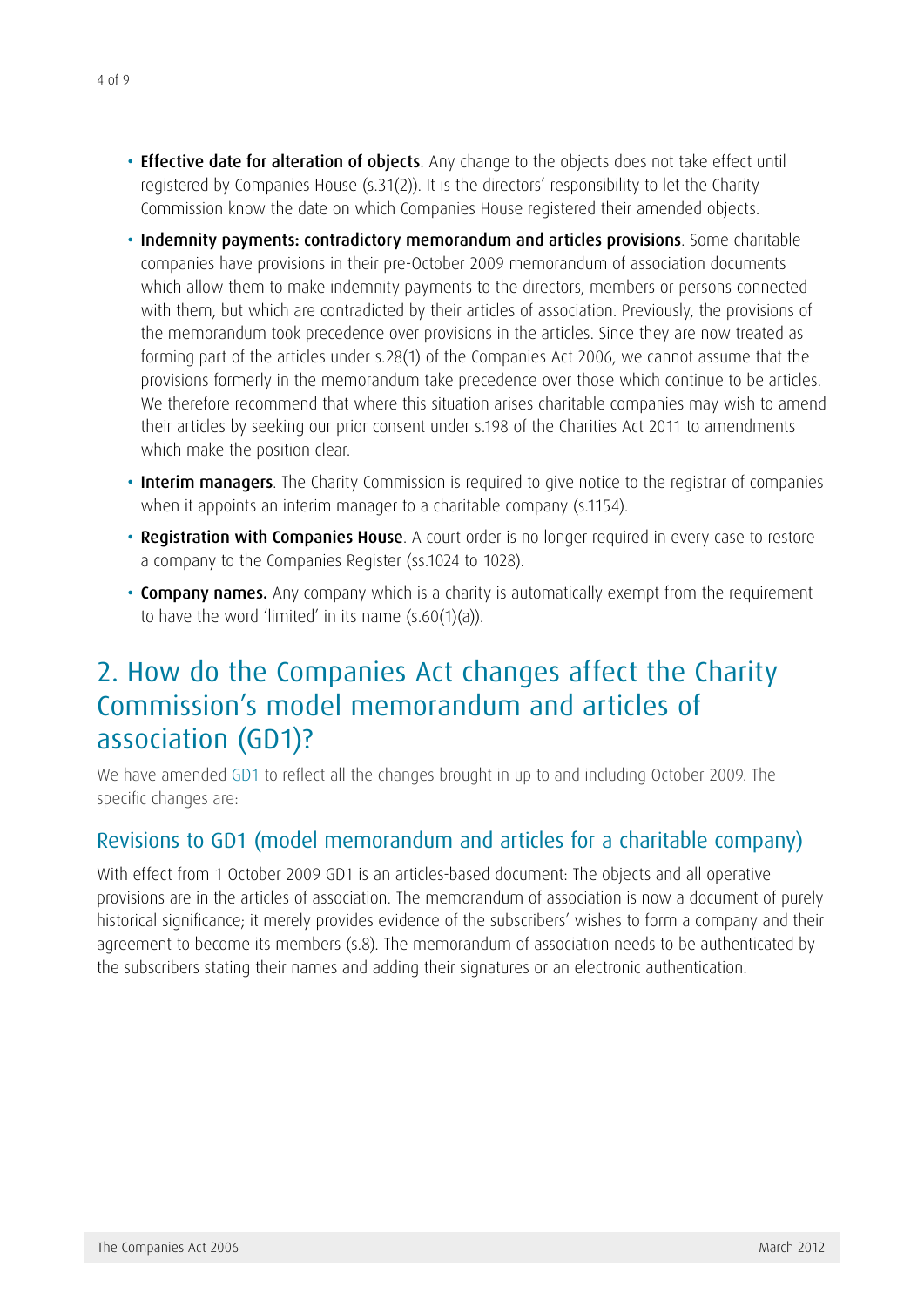#### Article 4 - Objects

This article opens with words to the effect that the objects are specifically restricted to those stated in the clause, to ensure that the company will only have charitable purposes. We have included this wording since s.31(1) of the Companies Act 2006 (effective from 1 October 2009) states that, unless a company's objects are specifically restricted by its articles, they are unlimited. We can only register a company as a charity, however, if its objects are specifically restricted to purposes which are wholly charitable. The charitable objects will need to be stated in the articles of association, in the same way as presently set out in a memorandum of association. Companies existing prior to 1 October 2009 with charitable objects are considered to have the necessary specific restriction and their objects are deemed to be part of the articles from 1 October 2009.

#### Articles 6 and 7 - Application of income and property and benefits and payments to directors and connected persons

Articles 6 and 7 - These authorise certain benefits arising from a transaction or arrangement with the company, including the statutory powers with regard to payments to trustees for services and to take out trustee indemnity insurance (s.189 of the Charities Act 2011). These are all accommodated within the terms of s.175(3) of the Companies Act 2006 or are to be authorised by the Commission so that the duty in s.175(1) does not apply.

Article 7 additionally allows directors to be paid for supplying goods to the charity, other than in connection with a service, subject to the controls of article 7(3). (This therefore differs from the statutory power in s.185 of the Charities Act 2011, which relates to the provision of goods in connection with providing a service.) As far as is reasonable the controls attached to this goods-only provision mirror those of the statutory terms in s.185.

If existing charitable companies wish or need to adopt additional provisions and to amend their articles accordingly, the consent of the Commission is required where the alteration changes the statement of the objects or authorises or would permit the directors to authorise a benefit to the directors or a connected person (s.198 of the Charities Act 2011). We consider that inserting a clause permitting the unconflicted directors to authorise a conflict of interest on the part of the directors is likely to be a regulated alteration unless it makes clear it does not apply where there is a direct or indirect benefit of any kind to the director concerned or a connected person.

#### Article 9 - Directors' authority to authorise conflicts of loyalty: clarification

We clarify that directors' power to authorise conflicts of loyalty arising from a duty of loyalty owed by a director to another organisation or person are restricted to situations where there is no direct or indirect benefit of any nature received by a director or a connected person. Such a procedure is permitted by s.175(4) and (5) of the Companies Act 2006 (as modified for charitable companies by s.181) where provision is made for it in the articles.

In other circumstances involving a situation leading to a conflict of interests on the part of a director, the Commission is able to authorise the director to act, notwithstanding the conflict, where it is satisfied that this would be expedient in the interests of the charity (s.105 of the Charities Act 2011).

For further information on conflicts of interest and the need to make changes to memorandum and articles of association please refer to [section 3c](#page-7-0).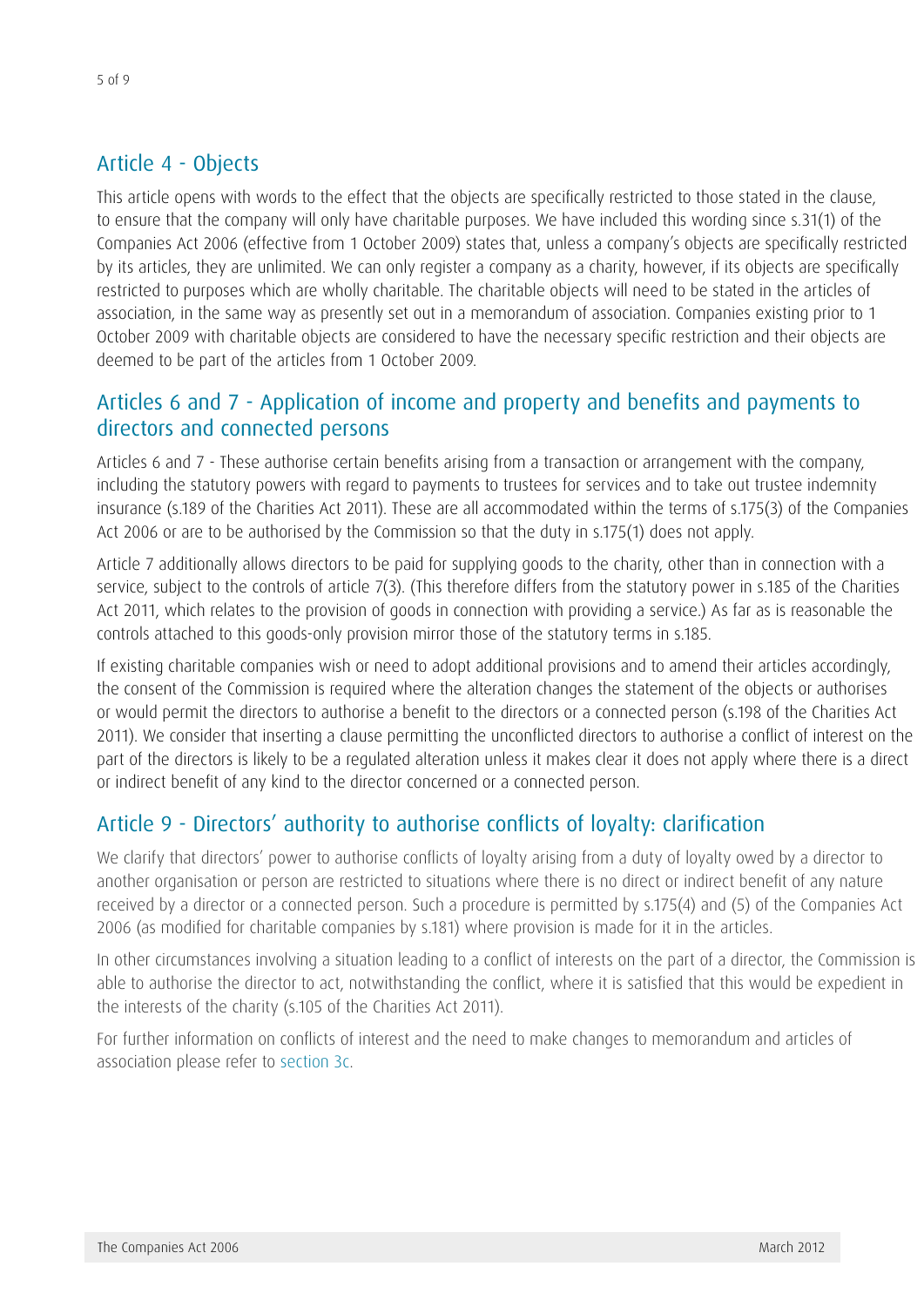(Note that Article 8 of the model articles of association imposes a duty on the directors to declare an interest in any transaction of the charity and to absent themselves from any discussion where there may be a conflict between their personal interests and those of the charity. This would include, for example, discussions about the need for the provision of a particular service which one of the directors might have an interest in supplying (although in this example the terms of s.186 of the Charities Act 2011 would disqualify the director from participating in decisions related to their supply of services). Statutory duties to declare any interests came into force on 1 October 2008 (ss.177 and 182 of the Companies Act 2006).

### Article 15 - Notice of general meetings

We have adjusted the requirements for calling short notice meetings; we've also included a note that it is optional to hold an annual general meeting, and we have removed references to extraordinary general meetings.

#### Article 23 - Written resolutions

We have modified the voting requirements for written resolutions.

#### Articles 24 - 26 - Votes of members

We have removed the provision preventing members from voting if they owe money.

#### Articles 41 - 45 - Proceedings of directors

We have added an optional provision for the person chairing a meeting of the directors to have a casting vote. While the person chairing cannot have a casting vote at general meetings, he or she may have a casting vote at directors' meetings if the articles provide for this.

We have updated the articles concerned with electronic communications (for example, articles 2, 52 and 53) and have linked these updates to the terms of s.1168 of the Companies Act 2006.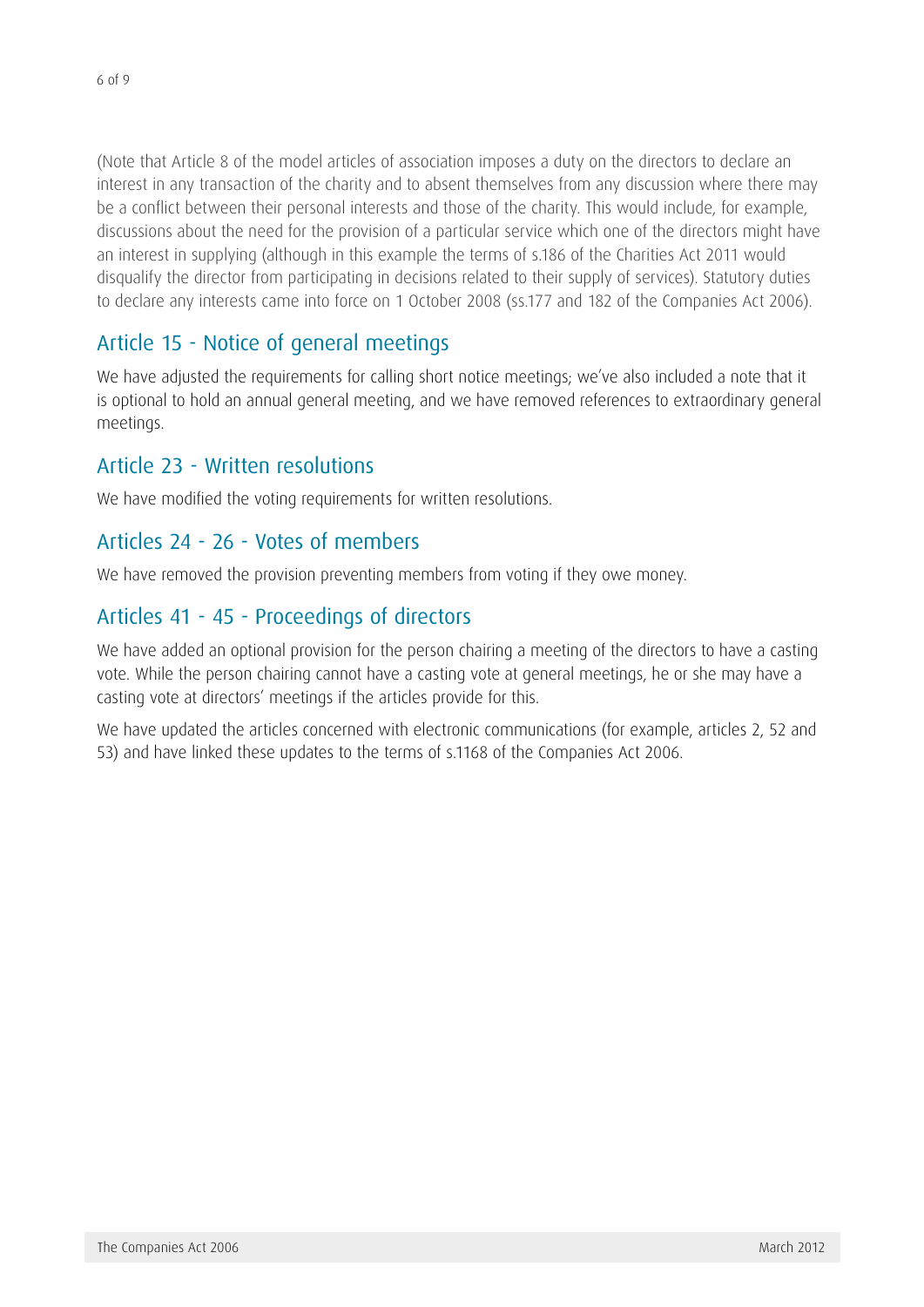# 3. What must directors do to comply with these requirements?

#### (a) Changes applicable to all charitable companies

Some of the changes listed at section 1 above apply to all charitable companies, new and existing, and directors will need to be aware of how they affect their company. Changes which fall into this category include:

- directors' duties
- the requirements for directors to be at least 16 years old and for there to be at least one director who is a natural person
- members' rights to appoint proxies and the requirement for notices of general meetings to refer to this right
- minimum of 14 days' notice for general meetings (longer if specified in the company's articles), unless the short notice provisions are used
- written members' resolutions
- electronic communications
- the exemption for charitable companies from the requirement to include "limited" in their names

#### (b) Changes applicable to some charitable companies

In other cases, the changes do not automatically apply to all companies and directors may wish to review their memorandum and articles of association and consider what changes to make. Examples of provisions in this category include:

- Casting vote of the chairperson. Companies established since 1st October 2007 cannot include a provision giving the chairperson the casting vote at a general meeting. Where the articles of a company established before then provide for a chairperson's casting vote, the provision will remain effective unless and until it is removed.
- AGMs. Although the Act allows companies not to include (or remove) provisions for company secretaries and for AGMs, it is up to individual companies to decide whether to include or remove any such provision.
- Conflicts of interest. The duty to avoid conflicts of interest applies to all directors of charitable companies but it is possible for the articles (i) to authorise a conflict of interests arising from a transaction or arrangement with the company and (ii) to include provisions for the non-conflicted trustees to authorise departures from the duty. We consider it is appropriate for unconflicted directors to have the power to authorise a conflict of interests arising from a duty of loyalty owed to a third party where there is no direct or indirect benefit of any kind to a director or a connected person. We consider that articles 8 and 9 of GD1 meet the legislative requirements.
- New companies. All new applications for company registration must use the new style memorandum and articles of association.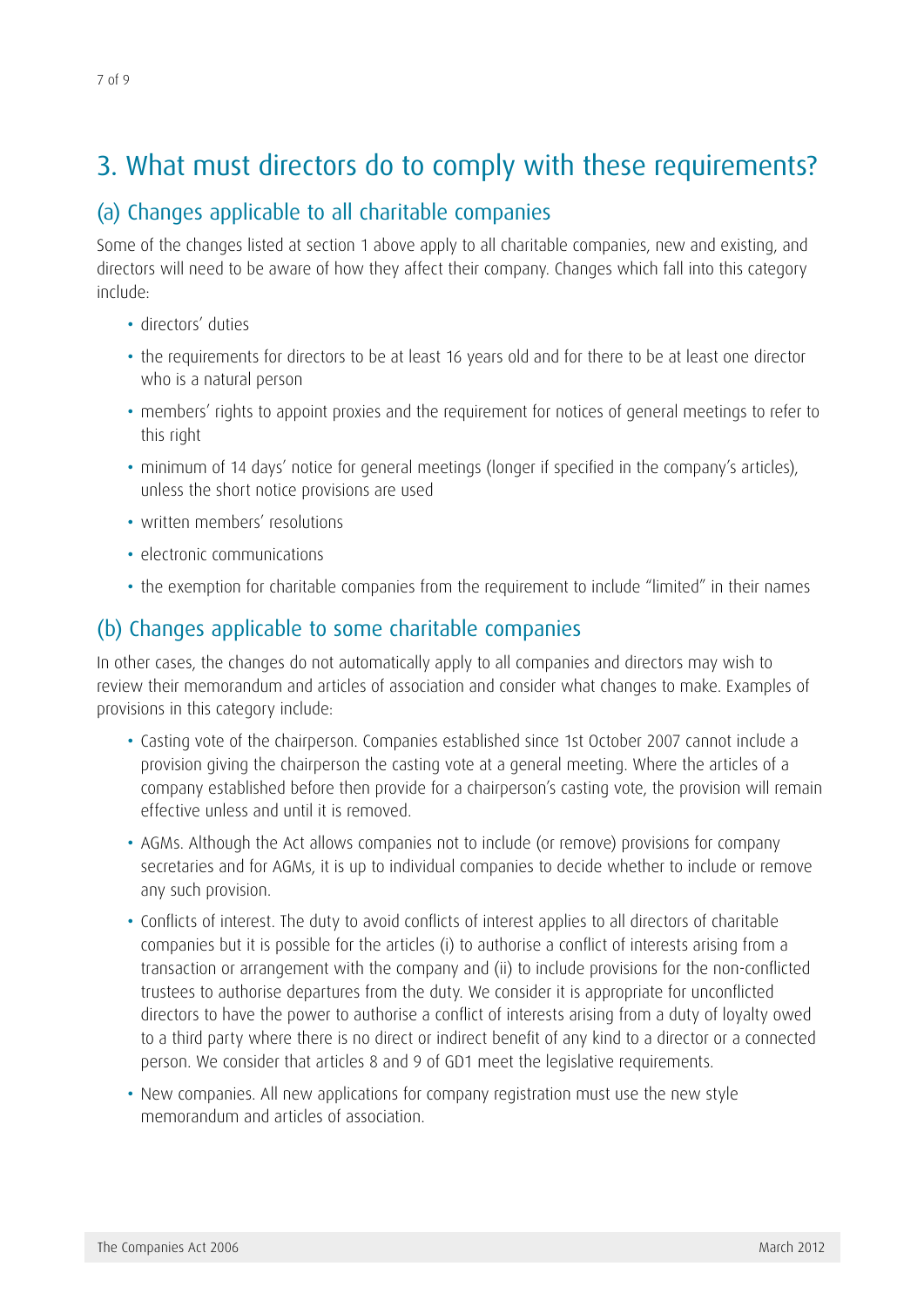Note: A company set up before 1 October 2009 with a separate memorandum of association does not need to adopt the current articles of association as the provisions in its memorandum will automatically be treated as forming part of its articles (s.28 of the Companies Act 2006). As a matter of good practice, however, companies may wish to review their articles to ensure that the provisions in what was the memorandum are integrated and consistent with the other articles.

#### <span id="page-7-0"></span>(c) Further information on conflict of interests and the need to make changes

Concern has been expressed about authorising conflicts arising from directors being trustees of other charities whose interests may conflict with those of the charitable company. Many sets of articles will contain a provision similar to that recommended in GD1 (article 9) requiring conflicted trustees to withdraw from trustees' discussions and take no part in decisions in which they have an interest. This is likely to be sufficient to avoid a conflict of loyalty arising in such situations.

Such a provision does not authorise any benefit to the trustee but it does permit a conflict arising from, for instance, another trusteeship to be avoided.

Circumstances may arise where the existing provisions of the memorandum and articles are not sufficient to permit a director to avoid a conflict of interests. In such cases it is possible for the Commission to authorise a director or directors to do something which would otherwise breach the duty to avoid a conflict by an order under s.105 of the Charities Act 2011 where the Commission is satisfied that would be expedient in the interests of the charity.

Accordingly, it is the view of the Commission that it may not be necessary for charitable companies to amend their memorandum and articles in order to comply with the new duties. However, we appreciate that some charities may wish to do so. We have included in GD1 a power for unconflicted directors to authorise a conflict of interests arising from a duty of loyalty owed to a third party provided there is no direct or indirect benefit of any kind to a director or a connected person.

The model articles published by the Charity Law Association include at 6.5(3) an article that a conflicted trustee may be authorised to "take any other action not otherwise authorised which does not involve the receipt … of any payment or material benefit from the Charity". This would allow authority to be provided for the receipt of benefits from third parties. The adoption of a power in these terms by an existing charitable company would require our prior written consent.

#### (d) Note on amendment of a pre-1 October 2009 memorandum of association

- Companies House has specific requirements about the form of documents which companies may file when they amend a pre-1 October 2009 memorandum of association. Our understanding of these requirements is as set out below.
- A company set up before 1 October 2009 may wish to review its articles to update them and to ensure that the provisions of its old style memorandum which are deemed to be part of the articles are fully integrated and consistent with the other articles. This is discretionary but is good practice.